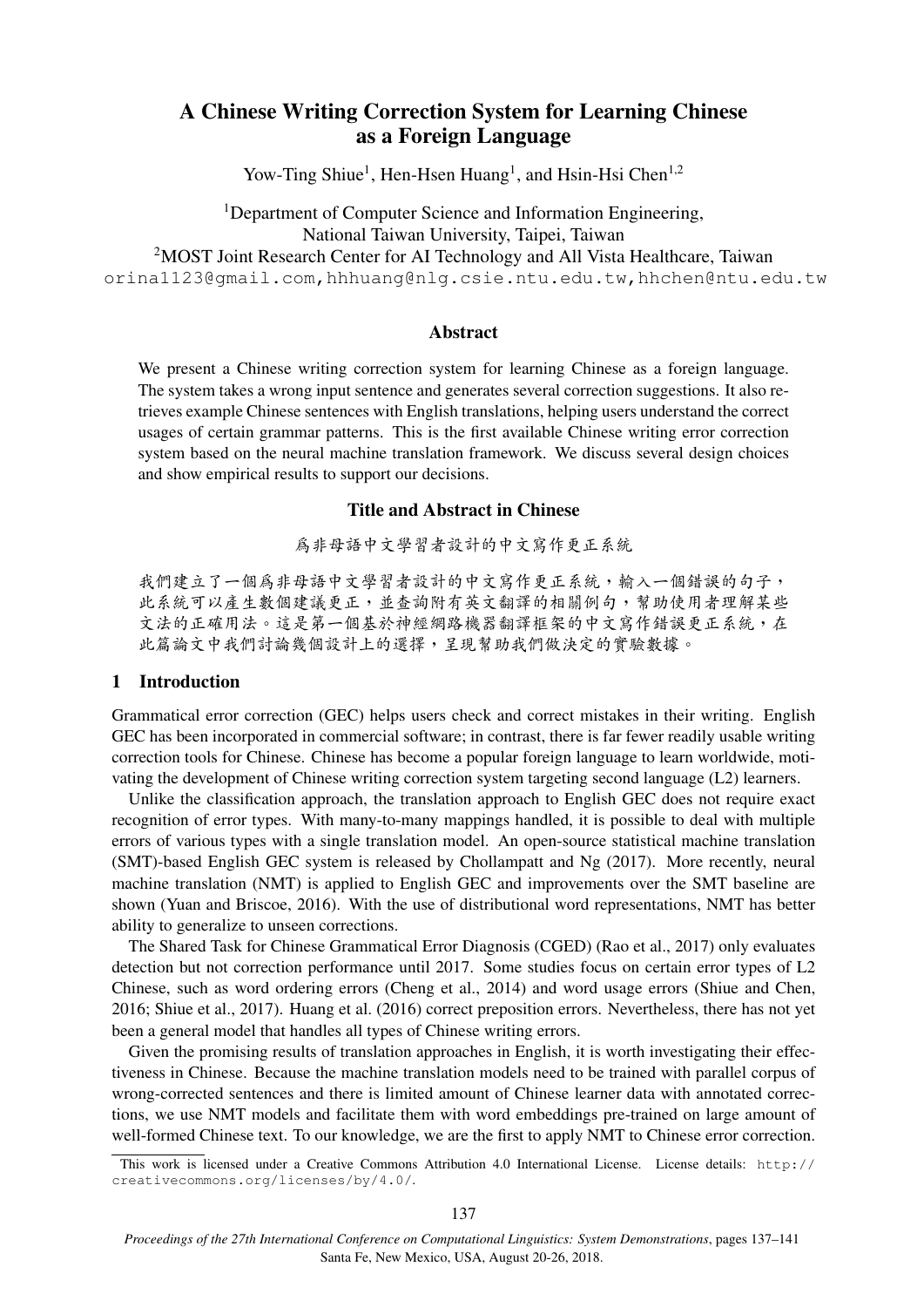

| Input sentence                 |                                                        |                          | Sample #1 (Redundant) Sample #2 (Missing) Sample #3 (Selection) Sample #4 (Word ordering) |  |  |
|--------------------------------|--------------------------------------------------------|--------------------------|-------------------------------------------------------------------------------------------|--|--|
| 我們在夜市找做别的活動吧                   |                                                        |                          |                                                                                           |  |  |
|                                | Both simplified and traditional Chinese are supported. |                          |                                                                                           |  |  |
| # correction suggestions       |                                                        |                          |                                                                                           |  |  |
| 3                              |                                                        |                          |                                                                                           |  |  |
| Submit                         |                                                        |                          |                                                                                           |  |  |
|                                |                                                        |                          |                                                                                           |  |  |
| Suggestion #1<br>我們在夜市找做別的活動做吧 |                                                        | <b>Example Sentences</b> |                                                                                           |  |  |
|                                |                                                        | 我們在林曉搭帳篷。                |                                                                                           |  |  |
|                                |                                                        |                          | We'll set up our tents over there by the edge of the woods.                               |  |  |
| Suggestion #2                  |                                                        |                          | 我們在到處找你呢。                                                                                 |  |  |
| 我們在夜市找器別的活動吧                   |                                                        |                          | We've been chasing up hill and down dale trying to find you.                              |  |  |
|                                |                                                        |                          | 我們在臉上搽雪花管。                                                                                |  |  |
| Suggestion #3                  |                                                        |                          | We smeared cream on our faces / smeared our faceswith cream.                              |  |  |
| 我們在夜市找做別的活動吧做嗎                 |                                                        | 他同信說他太忙不能參加我們的活動。        |                                                                                           |  |  |
|                                |                                                        |                          | He wrote back that he was too busy to join us.                                            |  |  |
|                                |                                                        |                          | ARTHURS-NAMES MEAN OF SALE                                                                |  |  |

Figure 1: Architecture of our Chinese writing error correction system.

Figure 2: Web-based demonstration of our Chinese error correction system.

To improve writing proficiency, language learners need to know not only how the sentences they wrote are incorrect, but also how to correctly express their intended meanings. Therefore, in addition to correction suggestions, our system provides example sentences related to the input with appropriate level of difficulty. Figure 1 illustrates the overall architecture of our system. The two main components, NMT Correction and Example Sentence Retrieval, will be elaborated in Sections 2 and 3 respectively. All user inputs and system outputs are logged. These records can be utilized to analyze common learner error patterns, and additional training data can be annotated to incrementally improve the system performance. A web-based demonstration of our system is available at http://nlg6.csie.ntu.edu.tw/CGED-NMT-demo and a screenshot is shown in Figure 2.

## 2 Correction with Neural Machine Translation

We treat the error correction task as a translation task from erroneous Chinese to well-formed Chinese. This idea has been widely adopted for English GEC, but we are the first to apply it to the correction of Chinese. A typical NMT model is composed of an encoder and a decoder. The encoder transforms the input sequence into a sequence of hidden states, each of which is calculated with the hidden state of the previous time step and the input of the current time step. The decoder predicts the distribution of words for each time step conditioned on the encoder hidden states and the output of all previous time steps. The encoder-decoder network is trained to maximize the likelihood of the ground-truth translations in the training data. Our system is built on the top of OpenNMT (Klein et al., 2017). We adopt a bidirectional Long-short Term Memory (LSTM) encoder and a two-layer LSTM decoder. Global attention over the sequence of hidden states at the source side is applied. The model generates one to five corrections according to the n-best decoding result. Several design choices will be discussed in Section 2.2.

## 2.1 Datasets and Evaluation

To train the NMT correction model, we utilize the publicly available datasets of the NLPTEA 14-17 CGED shared tasks<sup>1</sup>. As a whole, there are more simplified Chinese sentences than traditional Chinese ones, so we convert all sentences to simplified Chinese. Each sentence can be completely correct (no correction is needed), or contain one or more errors. The errors are categorized into redundant word, missing word, word selection, and word ordering. However, we build a general correction framework for all types of errors and do not use or predict error type labels. We use the test data of NLPTEA 14 (1,783 sentence) and 15 (1,000 sentences) for validation and testing respectively, and the training data of NLPTEA 14-17 (totally 38,554 sentences) for training. We do not use the test data of NLPTEA 16 and 17 since there are only error type labels but no correction in the datasets.

The correction performance can be evaluated by judging whether a correction is exactly the same as the ground-truth. We report the accuracy as well as hit rates of top candidates. However, hit rates can still be

<sup>1</sup> https://sites.google.com/view/nlptea2018/shared-task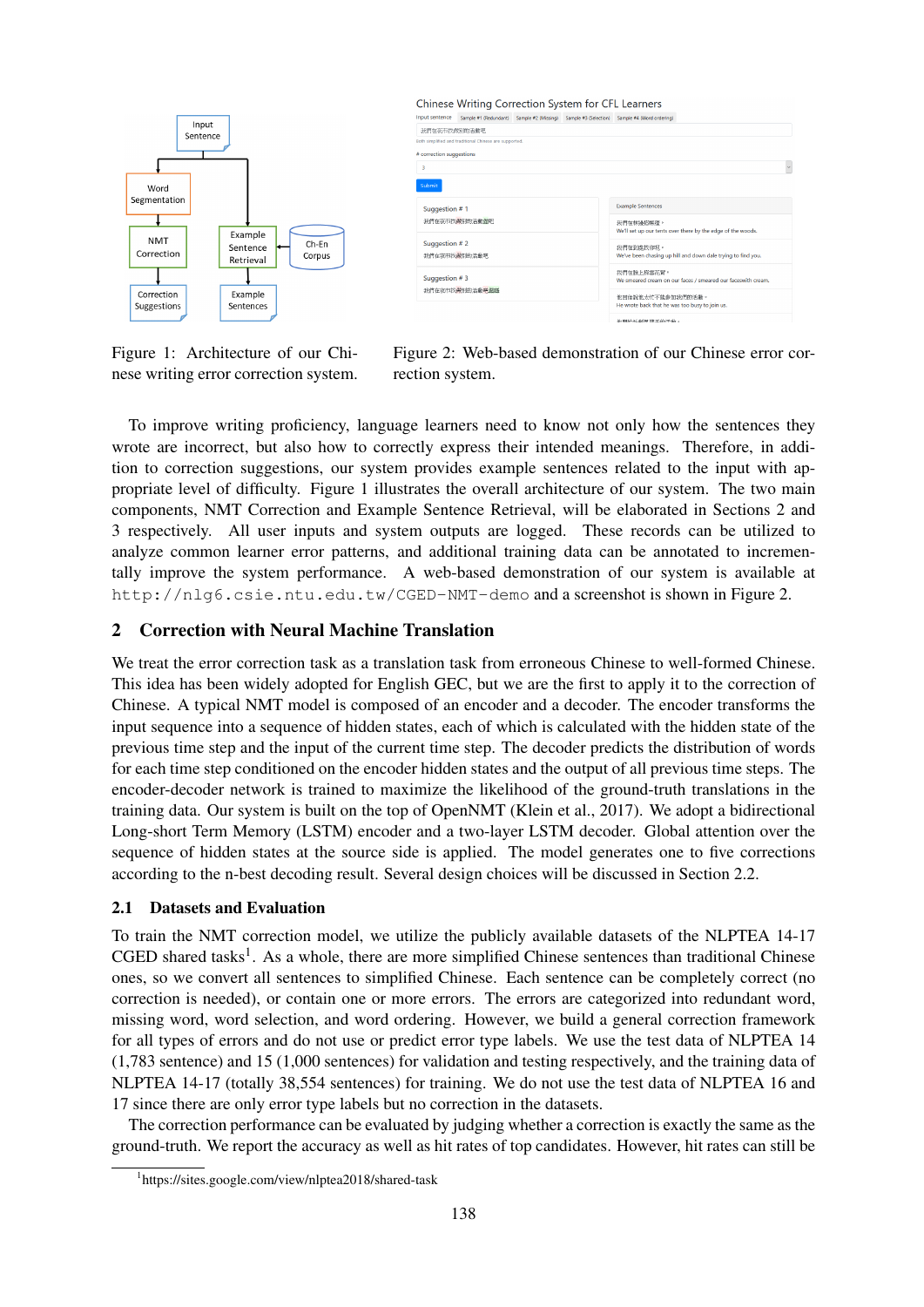somehow strict since a model will not get any scores even if the top candidate it proposes is only slightly different from the answer. Thus, we also report the General Language Evaluation Understanding (GLEU) metric (Napoles et al., 2015), which is a modification of BLEU that rewards correct modifications while penalizing unnecessary changes. We use the publicly released toolkit<sup>2</sup> to calculate GLEU of n-gram order 4. GLEU is calculated only for the top candidate.

## 2.2 Design Choices

There are several design choices for building the NMT-based correction system. We discuss the reasons for each decision and show experimental results when necessary. In the experiments, we choose the model with the highest validation GLEU and report the performance on the test set. The GLEU of an output that is completely the same as the source can be regarded as a baseline.

#### Character-based vs. Word-based Models

Although a word is a more meaningful semantic unit, word-based models might suffer from noise induced by segmentation errors, which might occur more frequently in learners' text than in normal wellformed text. On the other hand, character-based models need to handle longer dependencies. We make the fundamental design decision of treating an input sentence as a sequence of characters or a sequence of words based on empirical results. For word segmentation, we use THU Lexical Analyzer for Chinese (THULAC) (Sun et al., 2016)<sup>3</sup>, which results in the best correction performance among several Chinese word segmentation tools.

The performance of the two kinds of models is shown in Table 1. We report character-level GLEUs in order to make the metric values of the two models comparable. As can be seen, the word-based model outperforms the character-based model in all evaluation metrics. A possible reason is that the decoder is trained to output well-formed sentences. Though segmentation errors might affect the understanding of the source sentence, the decoder is still possible to "complete" the output sentence based on partial source information. For example, the erroneous sentence "\* 我 覺<sup>得</sup> <sup>他</sup> <sup>是</sup> <sup>一</sup><sup>個</sup> <sup>很</sup> <sup>好</sup>人" (*\* I think he is a very good-person*) is corrected to "我 覺<sup>得</sup> <sup>他</sup> <sup>是</sup> <sup>一</sup><sup>個</sup> <sup>很</sup> <sup>好</sup> 的 <sup>人</sup>" (*I think he is a very good person*). Based on these results, we decide to use the word-based NMT model in our system.

#### Pre-trained Word Embeddings

Initializing word representations in NMT models with pre-trained word vectors can be useful when the training data is insufficient. In addition to the standard Word2vec continuous bag-of-words (CBOW) and Skip-gram (SG) embeddings (Mikolov et al., 2013), we also experiment with the continuous window (CWIN) and structured skip-gram (Struct-SG) embeddings (Ling et al., 2015), which consider the relative order of context words during training and are shown to be useful for Chinese error detection (Shiue et al., 2017). We segment the Chinese part of  $C$ lueWeb<sup>4</sup> with the THULAC toolkit and train the embeddings with it. The embedding size is fixed to 500 and the context window size is 5 for all kinds of embeddings. The results are summarized in Table 1. All pre-trained word embeddings bring improvement over random embeddings. Generally, the NMT correction model with pre-trained Struct-SG embeddings achieves the best performance. Thus, we use Struct-SG embeddings in our final system.

| Model           | Features    | Accuracy                 | Hit@3 | Hit@5 | char. GLEU | word GLEU                |
|-----------------|-------------|--------------------------|-------|-------|------------|--------------------------|
| (Baseline)      |             | $\overline{\phantom{a}}$ |       |       | 0.552      | 0.411                    |
| Character-based | Rand. emb.  | 0.145                    | 0.293 | 0.341 | 0.625      | $\overline{\phantom{0}}$ |
| Word-based      | Rand. emb.  | 0.190                    | 0.327 | 0.376 | 0.650      | 0.558                    |
| Word-based      | <b>CBOW</b> | 0.210                    | 0.368 | 0.418 | 0.655      | 0.564                    |
| Word-based      | SG          | 0.194                    | 0.369 | 0.414 | 0.657      | 0.564                    |
| Word-based      | <b>CWIN</b> | 0.214                    | 0.379 | 0.433 | 0.658      | 0.566                    |
| Word-based      | Struct-SG   | 0.232                    | 0.387 | 0.431 | 0.668      | 0.580                    |

Table 1: Performance of NMT-based correction models

<sup>2</sup> https://github.com/cnap/gec-ranking

<sup>3</sup> http://thulac.thunlp.org/

<sup>4</sup> http://lemurproject.org/clueweb09.php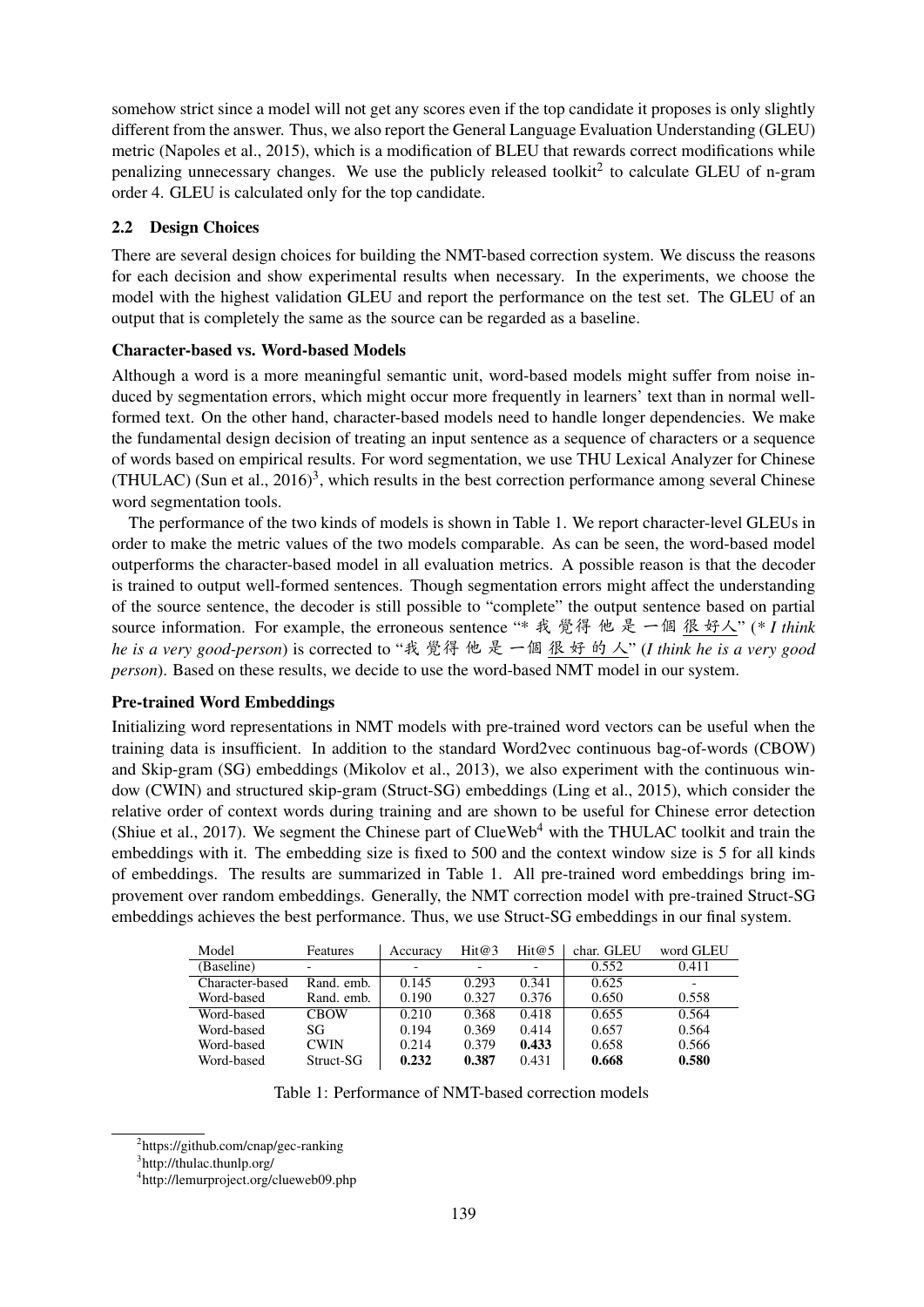#### 3 Example Sentence Retrieval

Besides giving correction suggestions, our system also shows example sentences to demonstrate how to correctly use the words and grammar patterns in the user input. These example sentences also serve as additional evidence of the correctness of some usage patterns.We adopt UM-Corpus (Tian et al., 2014), a sentence-aligned English-Chinese corpus, as the database of example sentences. We only use sentences in the "Education" domain, which are extracted from online teaching materials. There are 450,000 English-Chinese sentence pairs. We exclude example sentence pairs in which the Chinese sentence is longer than 30 Chinese characters since they usually have complex syntactic structures.

Upon user input, ten example sentences are retrieved. They are ranked by the overlaps of Chinese character bigrams. The more character bigrams an example sentence has in common with the input sentence, the higher score it gets. The score is normalized by the total number of character bigrams. Although more recent retrieval models, such as those based on word embeddings, can handle semantic similarities that are not reflected in the surface form, there is another level of difficulties for foreign language learners to recognize this kind of similarities. Therefore, bigram matching may help to focus on the words and grammar patterns being used in the input sentence.

An example input sentence and the top 3 retrieved example sentences are shown below. As can be seen, the sentences where the phrase "每個月" (*every month*) is used are selected.

Input: \* <sup>在</sup>泰國每個月天氣都<sup>熱</sup> (*In Thailand, the weather is hot every month.*) Example sentences:

過去十年她**每個月**都在存錢。 *She had been saving money every month for the last ten years.*<br>你每個月的食宿費用是多少? How much do you charge a month for room and board? 你每個月的食宿費用是多少? How much do you charge a month for room and board?<br>每個月25元的月和就是白洋錢。The monthly rent of 25 yuan per month is white money. 每個月25元的月租就是白送錢。 *The monthly rent of 25 yuan per month is white money.*

#### 4 Conclusions

We build a writing correction system for learning Chinese as a foreign language. The system not only provides corrections, but also presents example sentences with English translation, illustrating how to correctly use the words and grammar patterns related to the input sentence. The correction is performed with an NMT model enhanced by pre-trained word representations. On the test set of the NLPTEA 15 CGED shared task, the model achieves GLEU 0.67 and 0.58 at the character and the word levels, respectively. Further research can be conducted on top of our framework, and the web interface can facilitate user evaluation of different back-end models.

#### Acknowledgements

This research was partially supported by Ministry of Science and Technology, Taiwan, under grants MOST-106-2923-E-002-012-MY3, MOST-107-2634-F-002-011- and MOST-107-2634-F-002-019-.

#### References

- Shuk-Man Cheng, Chi-Hsin Yu, and Hsin-Hsi Chen. 2014. Chinese Word Ordering Errors Detection and Correction for Non-Native Chinese Language Learners. In *Proceedings of COLING 2014, the 25th International Conference on Computational Linguistics: Technical Papers*, pages 279–289. Dublin City University and Association for Computational Linguistics.
- Shamil Chollampatt and Hwee Tou Ng. 2017. Connecting the Dots: Towards Human-Level Grammatical Error Correction. In *Proceedings of the 12th Workshop on Innovative Use of NLP for Building Educational Applications*, pages 327–333. Association for Computational Linguistics.
- Hen-Hsen Huang, Yen-Chi Shao, and Hsin-Hsi Chen. 2016. Chinese Preposition Selection for Grammatical Error Diagnosis. In *Proceedings of COLING 2016, the 26th International Conference on Computational Linguistics: Technical Papers*, pages 888–899. The COLING 2016 Organizing Committee.
- Guillaume Klein, Yoon Kim, Yuntian Deng, Jean Senellart, and Alexander Rush. 2017. OpenNMT: Open-Source Toolkit for Neural Machine Translation. In *Proceedings of ACL 2017, System Demonstrations*, pages 67–72. Association for Computational Linguistics.